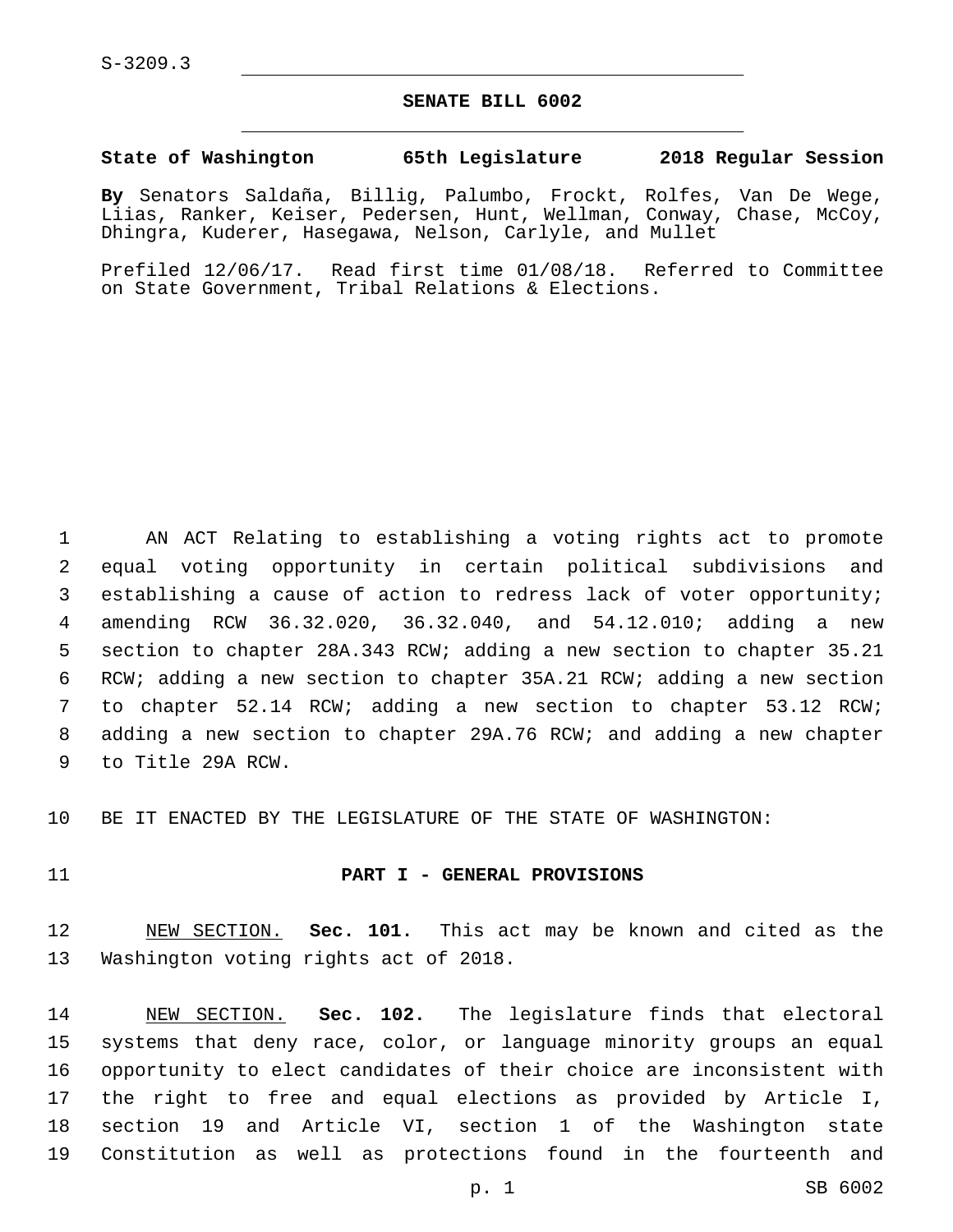fifteenth amendments to the United States Constitution. The well- established principle of "one person, one vote" and the prohibition on vote dilution have been consistently upheld in federal and state courts for more than fifty years.4

 The legislature also finds that local government subdivisions are often prohibited from addressing these challenges because of Washington laws that narrowly prescribe the methods by which they may elect members of their legislative bodies. The legislature finds that in some cases, this has resulted in an improper dilution of voting power for these minority groups. The legislature intends to modify existing prohibitions in state laws so that these jurisdictions may voluntarily adopt changes on their own, in collaboration with affected community members, to remedy potential electoral issues so that minority groups have an equal opportunity to elect candidates of their choice or influence the outcome of an election.

 The legislature intends for this act to be consistent with federal protections that may provide a similar remedy for minority groups. Remedies shall also be available where either the drawing of leaning and influence districts or the use of an alternative proportional voting method is able to address both vote dilution and 21 racial polarization.

 The legislature also intends for this act to be consistent with legal precedent from *Mt. Spokane Skiing Corp. v. Spokane Co.* (86 Wn. App. 165, 1997) that found that noncharter counties need not adhere to a single uniform county system of government, but that each county have the same "authority available" in order to be deemed uniform.

 NEW SECTION. **Sec. 103.** The definitions in this section apply throughout this chapter unless the context clearly requires otherwise. In applying these definitions and other terms in this chapter, courts may rely on relevant federal case law for guidance.

 (1) "Alternative proportional voting method" means any at-large election that includes one of the following methods of voting for multiple members of the governing body of a political subdivision:

 (a) Limiting the number of votes a voter is entitled to cast to 35 fewer than there are positions to elect;

 (b) Cumulating the number of votes a voter is entitled to cast for each position, and allowing the voter to cast the total number of votes in favor of a single candidate or to distribute the total 39 number of votes among multiple candidates; or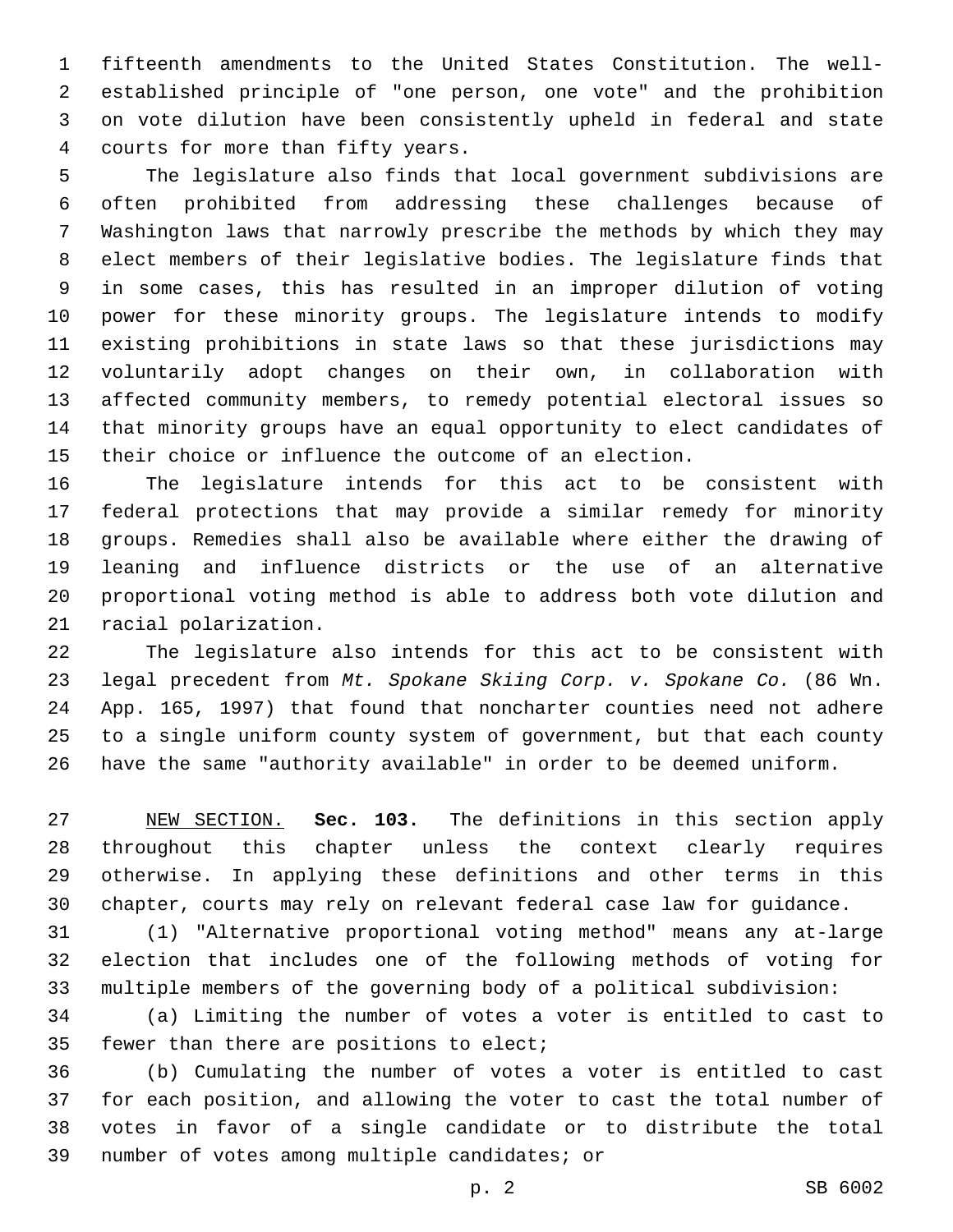(c) Voting in a single transferable vote where voters rank each candidate in order of preference, with their vote counting towards the highest ranked candidate, and preferences allocated among other candidates who are not elected on first place votes.

 (2) "At-large election" means any of the following methods of electing members of the governing body of a political subdivision:

 (a) One in which the voters of the entire jurisdiction elect the 8 members to the governing body;

 (b) One in which the candidates are required to reside within given areas of the jurisdiction and the voters of the entire jurisdiction elect the members to the governing body; or

 (c) One that combines the criteria in (a) and (b) of this subsection or one that combines at-large with district-based 14 elections.

 (3) "District-based elections" means a method of electing members to the governing body of a political subdivision in which the candidate must reside within an election district that is a divisible part of the political subdivision and is elected only by voters 19 residing within that election district.

 (4) "Polarized voting" means voting in which there is a difference, as defined in case law regarding enforcement of the federal voting rights act, 52 U.S.C. 10301 et seq., in the choice of candidates or other electoral choices that are preferred by voters in a protected class, and in the choice of candidates and electoral choices that are preferred by voters in the rest of the electorate.

 (5) "Political subdivision" means any county, city, town, school district, fire protection district, port district, or public utility 28 district, but does not include the state.

 (6) "Protected class" means a class of voters who are members of a race, color, or language minority group, as this class is referenced and defined in the federal voting rights act, 52 U.S.C. 10301 et seq.32

 NEW SECTION. **Sec. 104.** As provided in section 302 of this act, no method of electing the governing body of a political subdivision may be imposed or applied in a manner that impairs the ability of members of a protected class to have an equal opportunity to elect candidates of their choice or an equal opportunity to influence the outcome of an election as a result of the dilution or abridgment of the rights of voters who are members of a protected class.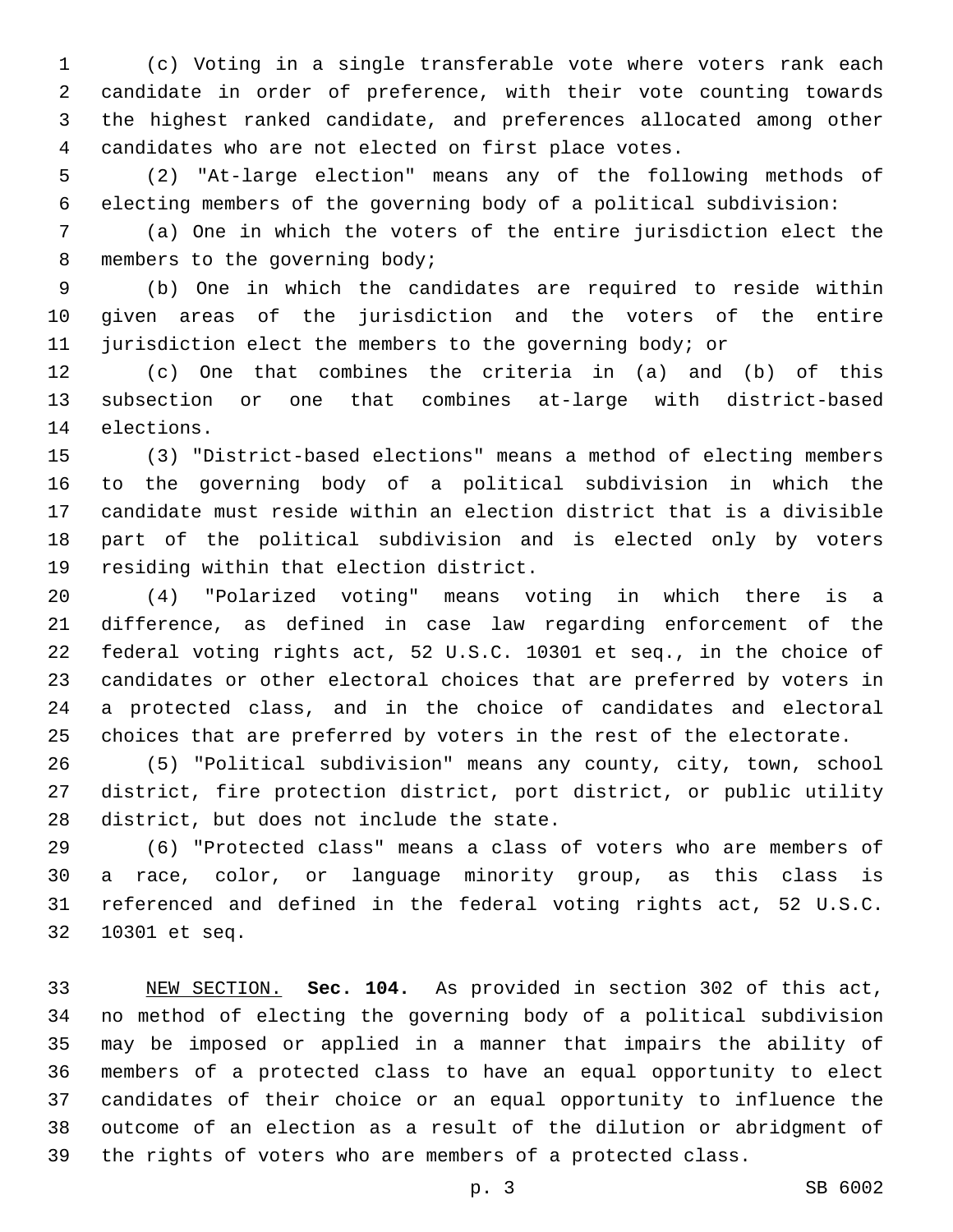#### **PART II - VOLUNTARY CHANGES TO ELECTORAL PROCESSES**

 NEW SECTION. **Sec. 201.** (1) A political subdivision that conducts an election pursuant to state, county, or local law, is authorized to change its electoral system including, but not limited to, implementing a district-based election system or an alternative proportional voting method to remedy a potential violation of section 104 of this act.

 (2) If a political subdivision invokes its authority under this section to implement a district-based election system, the districts shall be drawn in a manner consistent with section 202 of this act.

 NEW SECTION. **Sec. 202.** (1)(a) Prior to the adoption of its proposed plan, the political subdivision must provide public notice to the community about the proposed remedy to a potential violation of section 104 of this act. If a significant segment of the community has limited English proficiency and speaks a language other than English, the political subdivision must:

 (i) Provide accurate written and verbal notice of the proposed remedy in languages that diverse residents of the political 19 subdivision can understand, as indicated by demographic data; and

 (ii) Air radio or television public service announcements describing the proposed remedy broadcast in the languages that diverse residents of the political subdivision can understand, as 23 indicated by demographic data.

 (b) The political subdivision shall hold at least one public hearing on the proposed plan at least one week before adoption.

 (c) For purposes of this section, "significant segment of the community" means five percent or more of residents, or five hundred or more residents, whichever is fewer, residing in the political subdivision.29

 (2)(a) If the political subdivision invokes its authority under this section and the plan is adopted during the period of time between the first Tuesday after the first Monday of November and on or before January 15th of the following year, the political subdivision shall order new elections to occur at the next succeeding 35 general election.

 (b) If the political subdivision invokes its authority under this section and the plan is adopted during the period of time between January 16th and on or before the first Monday of November, the next

p. 4 SB 6002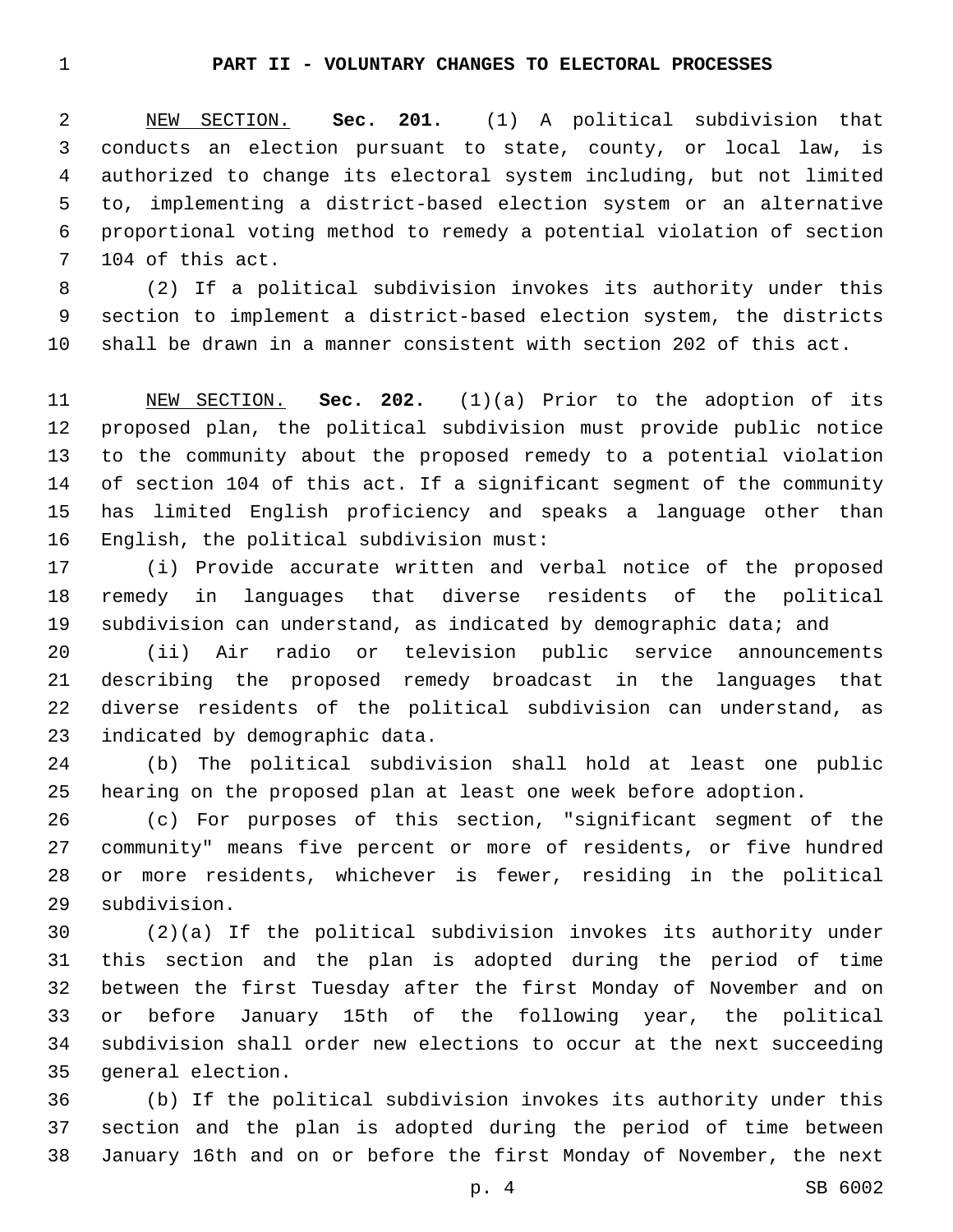election will occur as scheduled and organized under the current electoral system, but the political subdivision shall order new elections to occur pursuant to the remedy at the general election the 4 following calendar year.

 (c) If the political subdivision invokes its authority under this section and the plan uses an alternative proportional voting method, the political subdivision shall order new elections to occur no sooner than as provided in (a) and (b) of this subsection.

 (3) If a political subdivision implements a district-based election system, the plan shall be consistent with the following 11 criteria:

 (a) Each district shall be as reasonably equal in population as possible to each and every other such district comprising the 14 political subdivision.

(b) Each district shall be reasonably compact.

 (c) Each district shall consist of geographically contiguous 17 area.

 (d) To the extent feasible, the district boundaries shall coincide with existing recognized natural boundaries and shall, to the extent possible, preserve existing communities of related and 21 mutual interest.

 (e) District boundaries may not be drawn or maintained in a manner that denies a protected class an equal opportunity to elect candidates of its choice or an equal opportunity to influence the 25 outcome of an election.

 (4) Within forty-five days after receipt of federal decennial census information applicable to a specific local area, the commission established in RCW 44.05.030 shall forward the census information to each political subdivision that has invoked its authority under this section to implement a district-based election system, or that is charged with redistricting under section 403 of 32 this act.

 (5) No later than eight months after its receipt of federal decennial census data, the governing body of the political subdivision that had previously invoked its authority under this section to implement a district-based election system, or that was previously charged with redistricting under section 403 of this act, shall prepare a plan for redistricting its districts, pursuant to RCW 29A.76.010, and in a manner consistent with this act.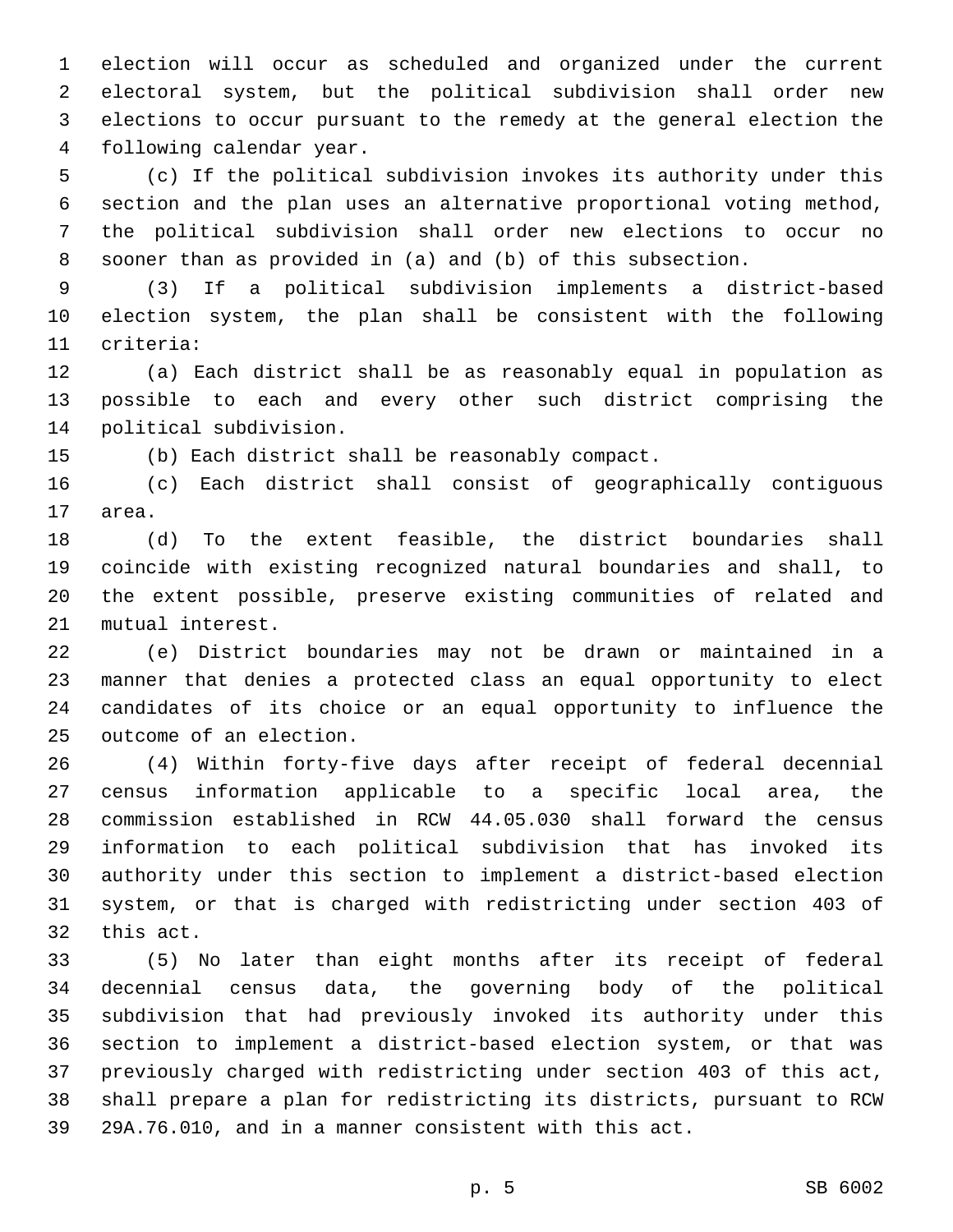(6) A political subdivision may eliminate the staggered terms of any position in order to implement an alternative proportional voting 3 method.

 NEW SECTION. **Sec. 203.** A new section is added to chapter 5 28A.343 RCW to read as follows:

 The school board of directors may authorize a change to its electoral system pursuant to section 201 of this act. Any staggering of directors' terms shall be accomplished as provided in RCW 28A.343.030 and 28A.343.600 through 28A.343.650.9

 **Sec. 204.** RCW 36.32.020 and 1982 c 226 s 4 are each amended to 11 read as follows:

 The board of county commissioners of each county shall divide their county into three commissioner districts so that each district shall comprise as nearly as possible one-third of the population of the county: PROVIDED, That the territory comprised in any voting precincts of such districts shall remain compact, and shall not be 17 divided by the lines of said districts.

 However, the commissioners of any county composed entirely of islands and with a population of less than thirty-five thousand may divide their county into three commissioner districts without regard to population, except that if any single island is included in more than one district, the districts on such island shall comprise, as 23 nearly as possible, equal populations.

 The commissioners of any county may authorize a change to their electoral system pursuant to section 201 of this act. Except where necessary to comply with a court order issued pursuant to section 403 of this act, the lines of the districts shall not be changed 28 ((oftener)) more often than once in four years and only when a full board of commissioners is present. The districts shall be designated 30 as districts numbered one, two and three.

 **Sec. 205.** RCW 36.32.040 and 1982 c 226 s 5 are each amended to 32 read as follows:

 (1) Except as provided in subsection (2) of this section, the qualified electors of each county commissioner district, and they only, shall nominate from among their own number, candidates for the office of county commissioner of such commissioner district to be voted for at the following general election. Such candidates shall be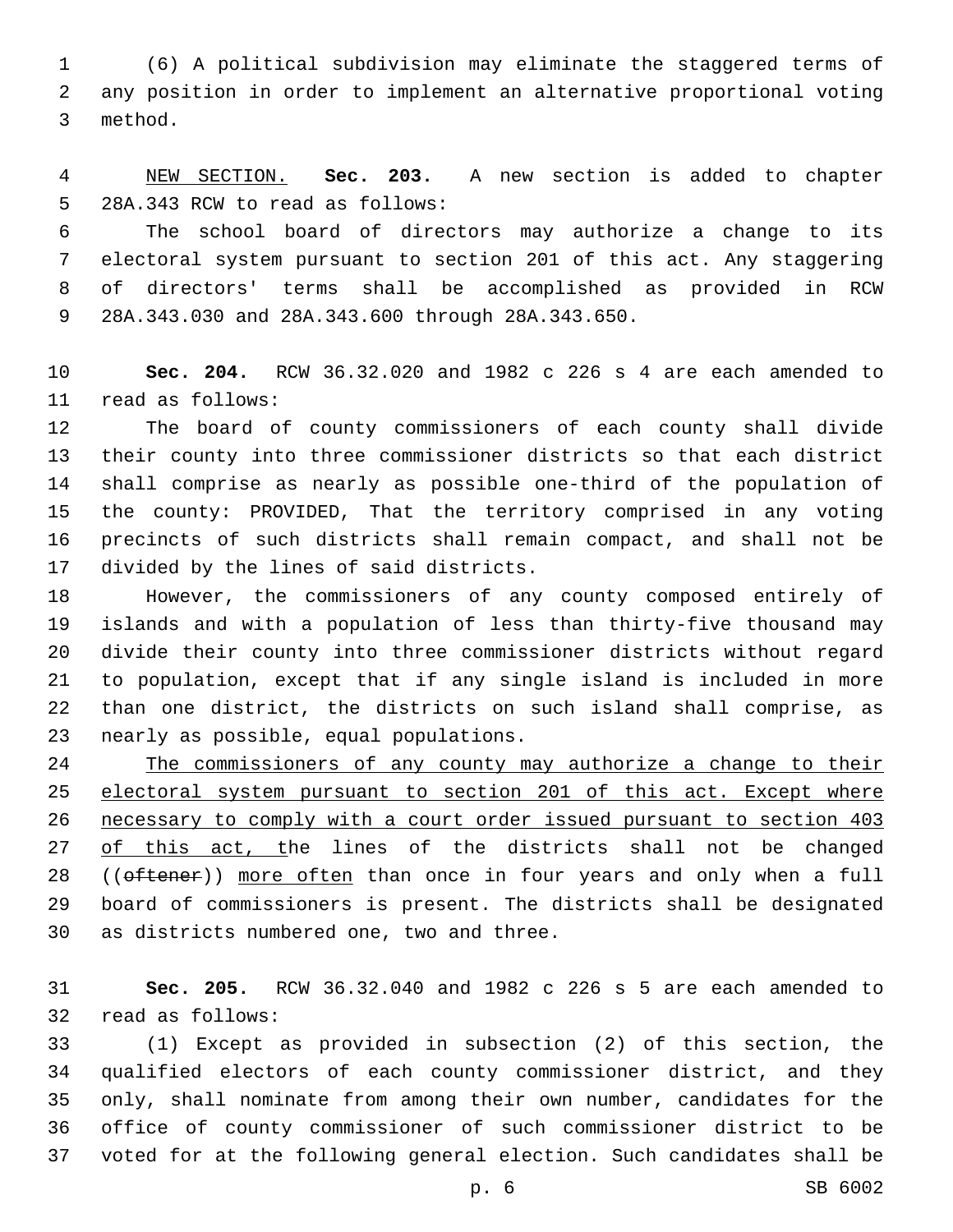nominated in the same manner as candidates for other county and district offices are nominated in all other respects.

 (2) Where the commissioners of a county composed entirely of islands with a population of less than thirty-five thousand have chosen to divide the county into unequal-sized commissioner districts pursuant to the exception provided in RCW 36.32.020, the qualified electors of the entire county shall nominate from among their own number who reside within a commissioner district, candidates for the office of county commissioner of such commissioner district to be voted for at the following general election. Such candidates shall be nominated in the same manner as candidates for other county offices 12 are nominated in all other respects.

 (3) The commissioners of any county may authorize a change to their electoral system pursuant to section 201 of this act.

 NEW SECTION. **Sec. 206.** A new section is added to chapter 35.21 16 RCW to read as follows:

 The legislative authority of a city or town may authorize a change to its electoral system pursuant to section 201 of this act.

 NEW SECTION. **Sec. 207.** A new section is added to chapter 35A.21 20 RCW to read as follows:

 The legislative authority of a code city or town may authorize a change to its electoral system pursuant to section 201 of this act.

 NEW SECTION. **Sec. 208.** A new section is added to chapter 52.14 24 RCW to read as follows:

 The board of fire commissioners of a fire protection district may authorize a change to its electoral system pursuant to section 201 of 27 this act by majority vote.

 NEW SECTION. **Sec. 209.** A new section is added to chapter 53.12 29 RCW to read as follows:

 The port commission may authorize a change to its electoral 31 system pursuant to section 201 of this act.

 **Sec. 210.** RCW 54.12.010 and 2004 c 113 s 1 are each amended to read as follows:33

 A public utility district that is created as provided in RCW 54.08.010 shall be a municipal corporation of the state of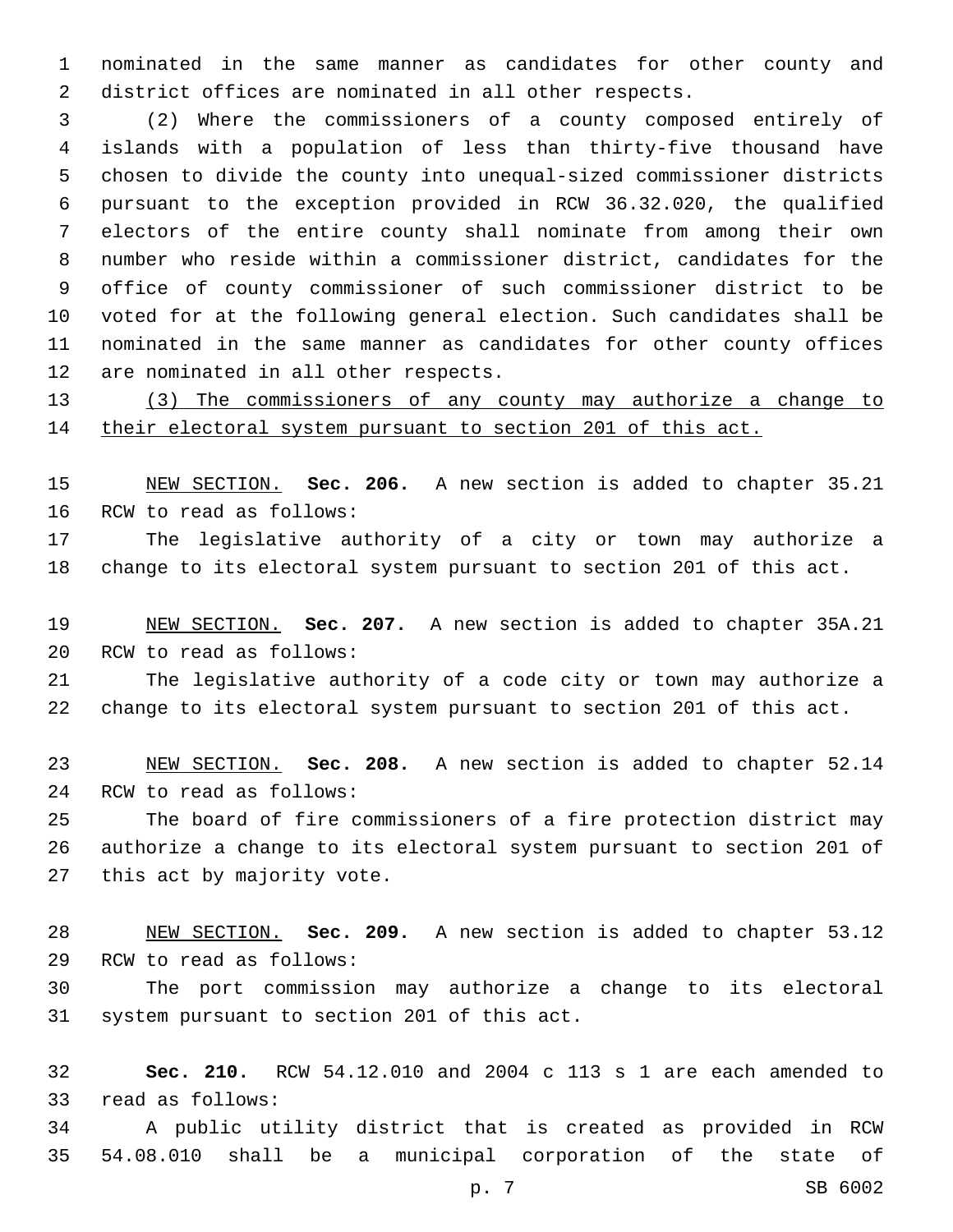Washington, and the name of such public utility district shall be 2 Public Utility District No. . . . of . . . . . . County.

 The powers of the public utility district shall be exercised through a commission consisting of three members in three commissioner districts, and five members in five commissioner districts.6

 (1) If the public utility district is countywide and the county has three county legislative authority districts, then, at the first election of commissioners and until any change is made in the boundaries of public utility district commissioner districts, one public utility district commissioner shall be chosen from each of the 12 three county legislative authority districts.

 (2) If the public utility district comprises only a portion of the county, with boundaries established in accordance with chapter 54.08 RCW, or if the public utility district is countywide and the county does not have three county legislative authority districts, three public utility district commissioner districts, numbered consecutively, each with approximately equal population and following precinct lines, as far as practicable, shall be described in the petition for the formation of the public utility district, subject to appropriate change by the county legislative authority if and when it changes the boundaries of the proposed public utility district. One commissioner shall be elected as a commissioner of each of the public 24 utility district commissioner districts.

 (3) Only a registered voter who resides in a commissioner district may be a candidate for, or hold office as, a commissioner of the commissioner district. Only voters of a commissioner district may vote at a primary to nominate candidates for a commissioner of the commissioner district. Voters of the entire public utility district may vote at a general election to elect a person as a commissioner of 31 the commissioner district.

 (4) The term of office of each public utility district commissioner other than the commissioners at large shall be six years, and the term of each commissioner at large shall be four years. Each term shall be computed in accordance with RCW ((29A.20.040)) 29A.60.280 following the commissioner's election. All public utility district commissioners shall hold office until their successors shall have been elected and have qualified and assume office in accordance with RCW ((29A.20.040)) 29A.60.280.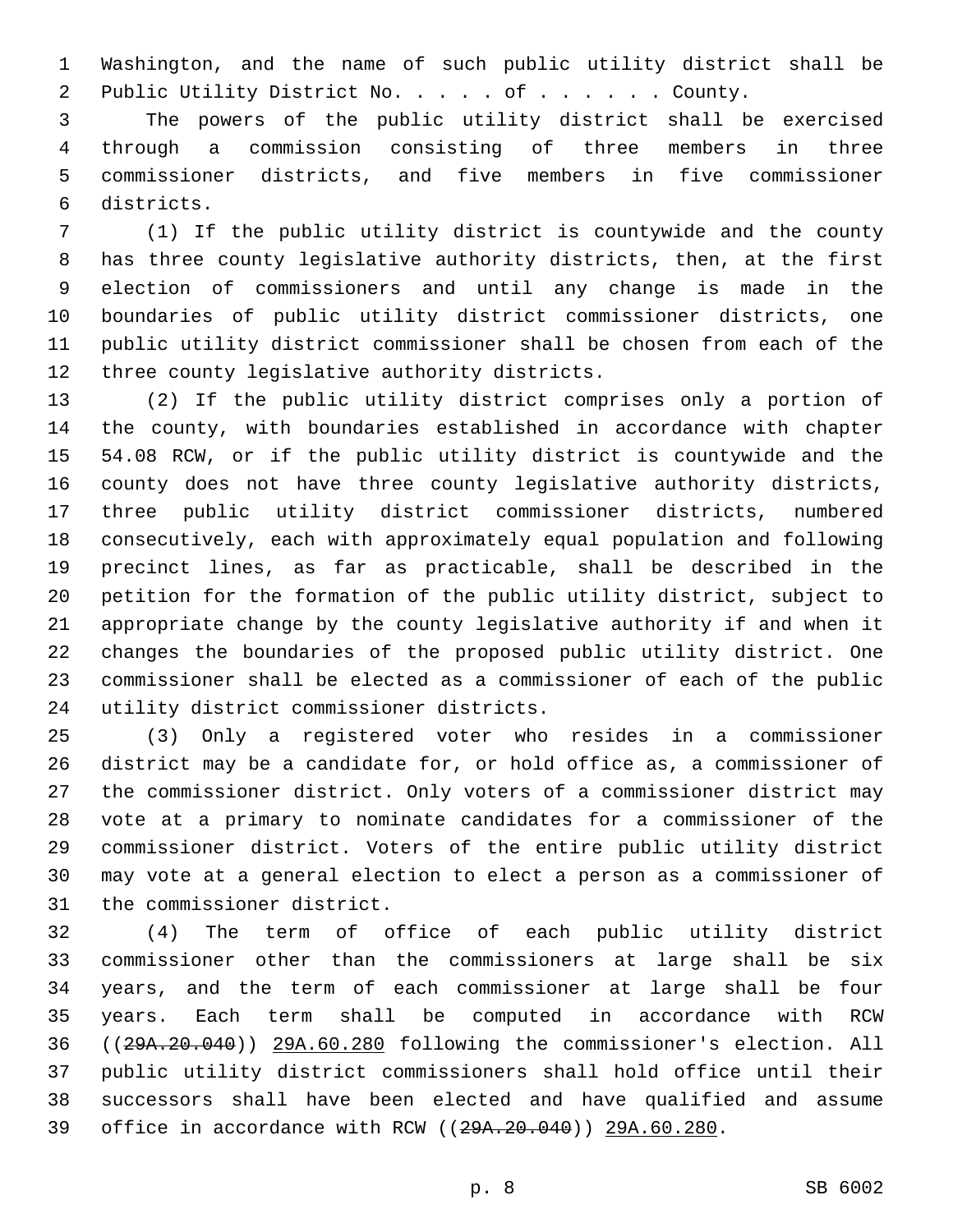(5) A vacancy in the office of public utility district commissioner shall occur as provided in chapter 42.12 RCW or by nonattendance at meetings of the public utility district commission for a period of sixty days unless excused by the public utility district commission. Vacancies on a board of public utility district commissioners shall be filled as provided in chapter 42.12 RCW.

 (6) The boundaries of the public utility district commissioner districts may be changed only by the public utility district commission or by a court order issued pursuant to section 403 of this 10 act, and shall be examined every ten years to determine substantial equality of population in accordance with chapter 29A.76 RCW. Except 12 as provided in this section, section 403 of this act, or RCW 13 54.04.039, the boundaries shall not be changed ((oftener)) more often than once in four years. Boundaries may only be changed when all members of the commission are present. Whenever territory is added to a public utility district under RCW 54.04.035, or added or withdrawn under RCW 54.04.039, the boundaries of the public utility commissioner districts shall be changed to include the additional or exclude the withdrawn territory. Unless the boundaries are changed pursuant to RCW 54.04.039, the proposed change of the boundaries of the public utility district commissioner district must be made by resolution and after public hearing. Notice of the time of the public hearing shall be published for two weeks before the hearing. Upon a referendum petition signed by ten percent of the qualified voters of the public utility district being filed with the county auditor, the county legislative authority shall submit the proposed change of boundaries to the voters of the public utility district for their approval or rejection. The petition must be filed within ninety days after the adoption of resolution of the proposed action. The validity of the petition is governed by the provisions of chapter 54.08 RCW.

# **PART III - CITIZEN-INITIATED CHANGES TO ELECTORAL PROCESSES**

 NEW SECTION. **Sec. 301.** (1) A person who intends to challenge a political subdivision's electoral system under this act shall first notify the political subdivision. The political subdivision shall promptly make such notice public.

 (2) The notice provided shall identify the person or persons who intend to file an action, and the protected class or classes whose members do not have an equal opportunity to elect candidates of their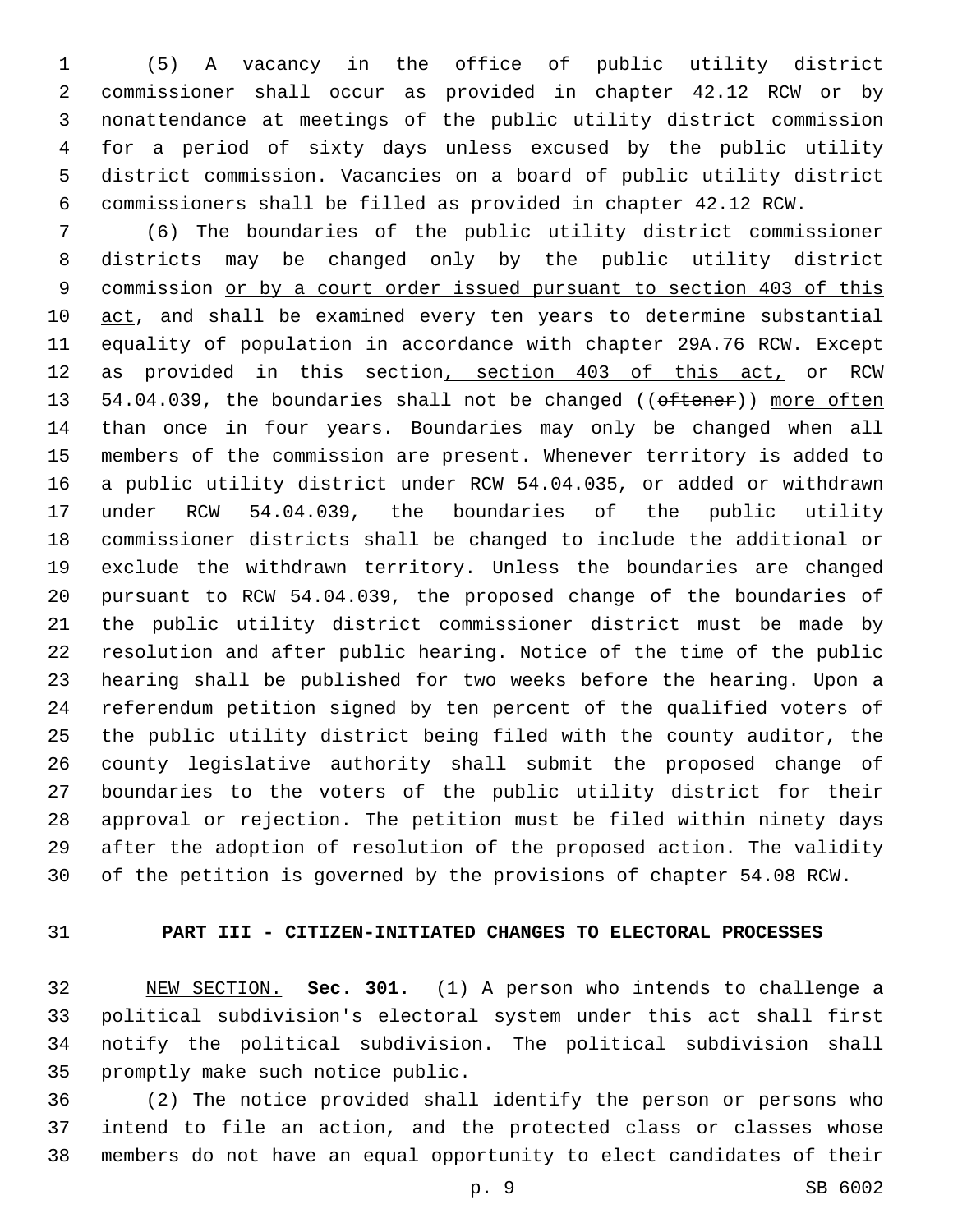choice or an equal opportunity to influence the outcome of an election. The notice shall also include a specific description of the alleged vote dilution and polarized voting, and a type of remedy the person believes may address the alleged violation of section 302 of 5 this act.

 NEW SECTION. **Sec. 302.** (1) A political subdivision is in violation of this act when it is shown that:

 (a) Elections in the political subdivision exhibit polarized 9 voting; and

 (b) Members of a protected class do not have an equal opportunity to elect candidates of their choice or an equal opportunity to 12 influence the outcome of an election.

 (2) The fact that members of a protected class are not geographically compact or concentrated to constitute a majority in a proposed or existing district-based election district shall not preclude a finding of a violation under this act, but may be a factor 17 in determining a remedy.

 (3) In determining whether there is polarized voting under this act, the court shall analyze elections of the governing body of the political subdivision, ballot measure elections, elections in which at least one candidate is a member of a protected class, and other electoral choices that affect the rights and privileges of members of a protected class. Only elections conducted prior to the filing of an action pursuant to this act shall be used to establish or rebut the 25 existence of polarized voting.

 (4) The election of candidates who are members of a protected class and who were elected prior to the filing of an action pursuant to this act shall not preclude a finding of polarized voting that results in an unequal opportunity for a protected class to elect candidates of their choice or influence the outcome of an election.

 (5) Proof of intent on the part of the voters or elected officials to discriminate against a protected class is not required 33 for a cause of action to be sustained.

 NEW SECTION. **Sec. 303.** (1) The political subdivision shall work in good faith with the person providing the notice to implement a remedy that provides the protected class or classes identified in the notice an equal opportunity to elect candidates of their choice or influence the outcome of an election.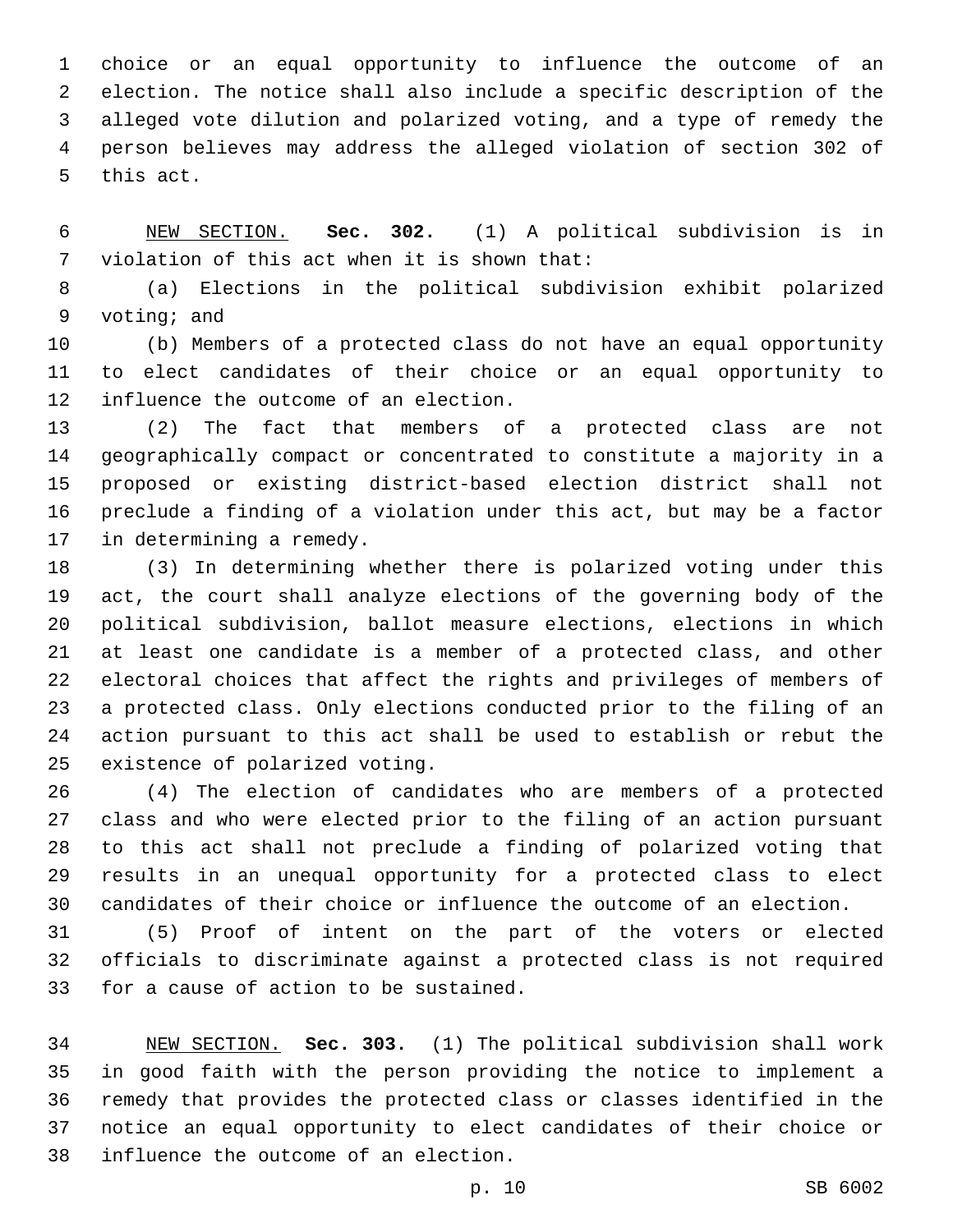(2) If the political subdivision adopts a remedy that takes the notice into account, or adopts the notice's proposed remedy, the political subdivision shall seek a court order acknowledging that the political subdivision's remedy complies with section 104 of this act. The person who submitted the notice may support or oppose such an order, and may obtain public records to do so. The political subdivision must provide all political, census, and demographic data and any analysis of that data used to develop the remedy in its filings seeking the court order and with any documents made public.

 (3) If the court concludes that the political subdivision's remedy complies with section 104 of this act, an action under this act may not be brought against that political subdivision for four years by any party so long as the political subdivision does not enact a change to or deviation from the remedy during this four-year period that would otherwise give rise to an action under this act.

 (4) In agreeing to adopt the person's proposed remedy, the political subdivision may do so by stipulation, which shall become a 18 public document.

 NEW SECTION. **Sec. 304.** (1) Any person may file an action under this act if, one hundred eighty days after a political subdivision receives notice of a challenge to its electoral system under section 301 of this act, the political subdivision has not obtained a court order stating that it has adopted a remedy in compliance with section 104 of this act.

 (2) If, within one hundred eighty days after receiving a person's notice, a political subdivision receives any other notice containing a materially different proposed remedy than the first notice, no action may be filed under this act within two hundred seventy days after receiving the initial notice. All notices shall be made public 30 promptly.

 (3) If a political subdivision has received two or more notices containing materially different proposed remedies, the political subdivision shall work in good faith with the persons to implement a remedy that provides the protected class or classes identified in the notices an equal opportunity to elect candidates of their choice or influence the outcome of an election. If the political subdivision adopts one of the remedies offered, or a different remedy that takes multiple notices into account, the political subdivision shall seek a court order acknowledging that the political subdivision's remedy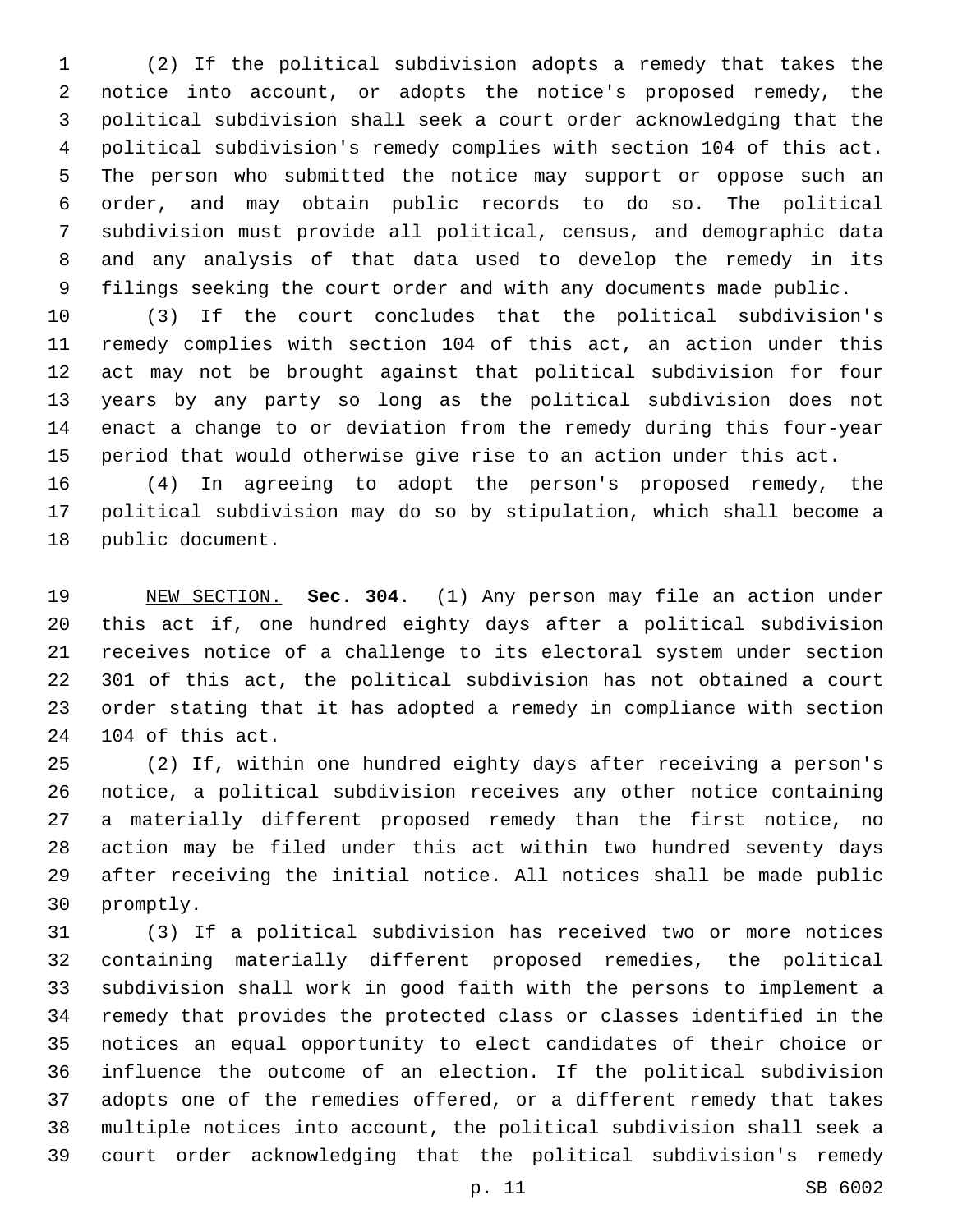complies with section 104 of this act. The persons who submitted notices may support or oppose such an order. The political subdivision must provide all political, census, and demographic data and any analysis of that data used to develop the remedy in its 5 filings seeking the court order.

 (4) If the court concludes that the political subdivision's remedy complies with section 104 of this act, an action under this act may not be brought against that political subdivision for four years by any party so long as the political subdivision does not enact a change to or deviation from the remedy during this four-year period that would otherwise give rise to an action under this act.

# **PART IV - SAFE HARBOR AND LEGAL ACTION UNDER THIS ACT**

 NEW SECTION. **Sec. 401.** (1) After exhaustion of the time period in section 304 of this act, any voter who resides in a political subdivision where a violation of section 104 of this act is alleged may file an action in the superior court of the county in which the political subdivision is located. If the action is against a county, the action may be filed in the superior court of such county, or in the superior court of either of the two nearest judicial districts as determined pursuant to RCW 36.01.050(2). An action filed pursuant to this chapter does not need to be filed as a class action.

 (2) Members of different protected classes may file an action jointly pursuant to this act if they demonstrate that their combined voting preferences as a group are different from the rest of the 25 electorate.

 NEW SECTION. **Sec. 402.** (1) In an action filed pursuant to this act, the trial court shall set a trial to be held no later than one year after the filing of a complaint, and shall set a discovery and motions calendar accordingly.

 (2) For purposes of any applicable statute of limitations, a cause of action under this act arises every time there is an election for any members of the governing body of the political subdivision.

 (3) The plaintiff's constitutional right to the secrecy of the plaintiff's vote is preserved and is not waived by the filing of an action pursuant to this act, and the filing is not subject to 36 discovery or disclosure.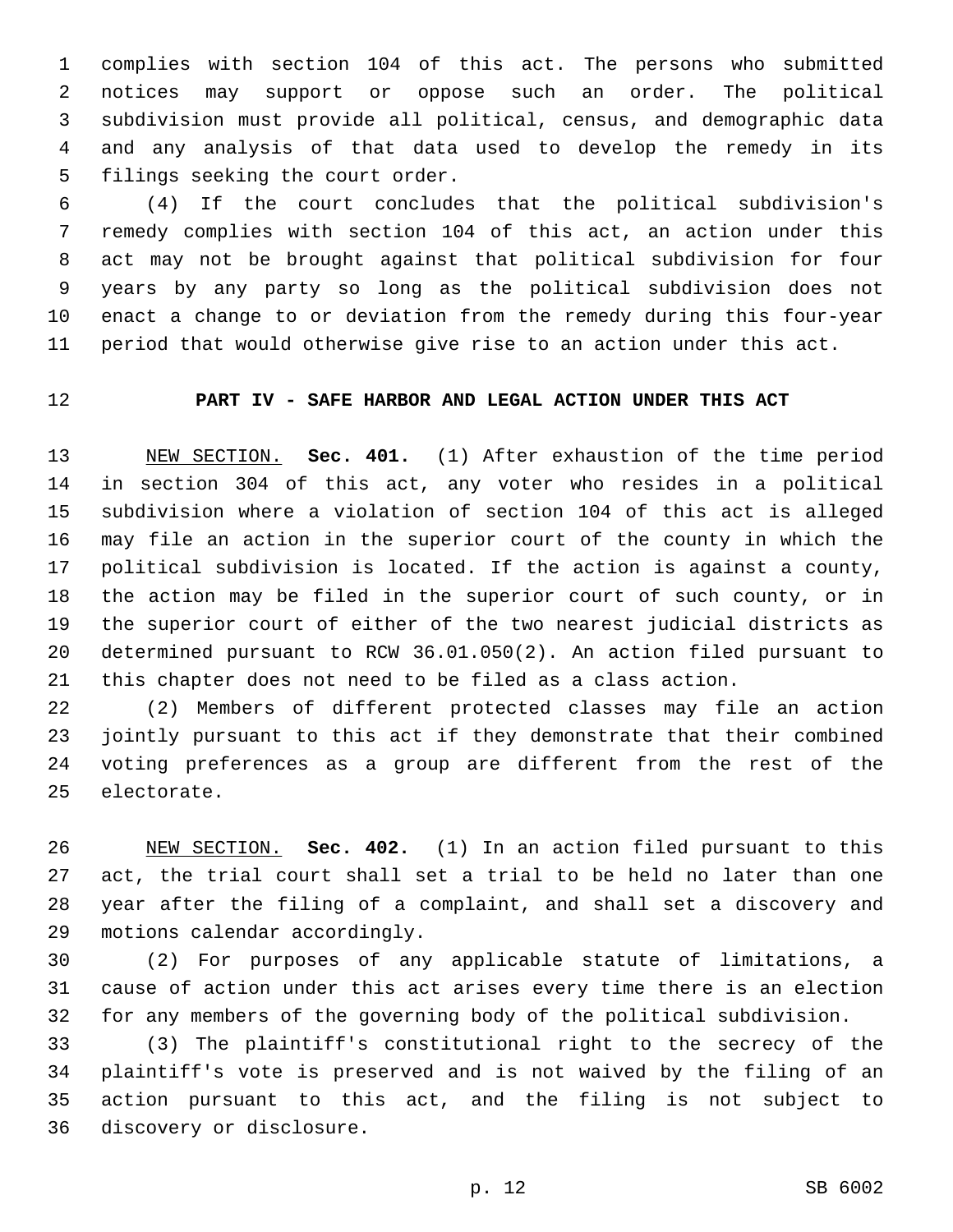(4) In seeking a temporary restraining order or a preliminary injunction, a plaintiff shall not be required to post a bond or any other security in order to secure such equitable relief.

 (5) No notice may be submitted to any political subdivision 5 pursuant to this act before July 19, 2018.

 NEW SECTION. **Sec. 403.** (1) The court may order appropriate remedies including, but not limited to, the imposition of a district- based election system or an alternative proportional voting method. The court may order the affected jurisdiction to draw or redraw district boundaries or appoint an individual or panel to draw or redraw district lines. The proposed districts must be approved by the court prior to their implementation.

 (2) Implementation of a district-based remedy is not precluded by the fact that members of a protected class do not constitute a numerical majority within a proposed district-based election district. If, in tailoring a remedy, the court orders the implementation of a district-based election district where the members of the protected class are not a numerical majority, the court shall do so in a manner that provides the protected class an equal opportunity to elect candidates of their choice or an equal opportunity to influence the outcome of an election.

 (3) In tailoring a remedy after a finding of a violation of 23 section 104 of this act:

 (a) If the court's order providing a remedy or approving proposed districts, whichever is later, is issued during the period of time between the first Tuesday after the first Monday of November and on or before January 15th of the following year, the court shall order new elections, conducted pursuant to the remedy, to occur at the next succeeding general election. If a special filing period is required, filings for that office shall be reopened for a period of three business days, such three-day period to be fixed by the filing 32 officer.

 (b) If the court's order providing a remedy or approving proposed districts, whichever is later, is issued during the period of time between January 16th and on or before the first Monday of November, the next election will occur as scheduled and organized under the current electoral system, but the court shall order new elections to occur pursuant to the remedy at the general election the following 39 calendar year.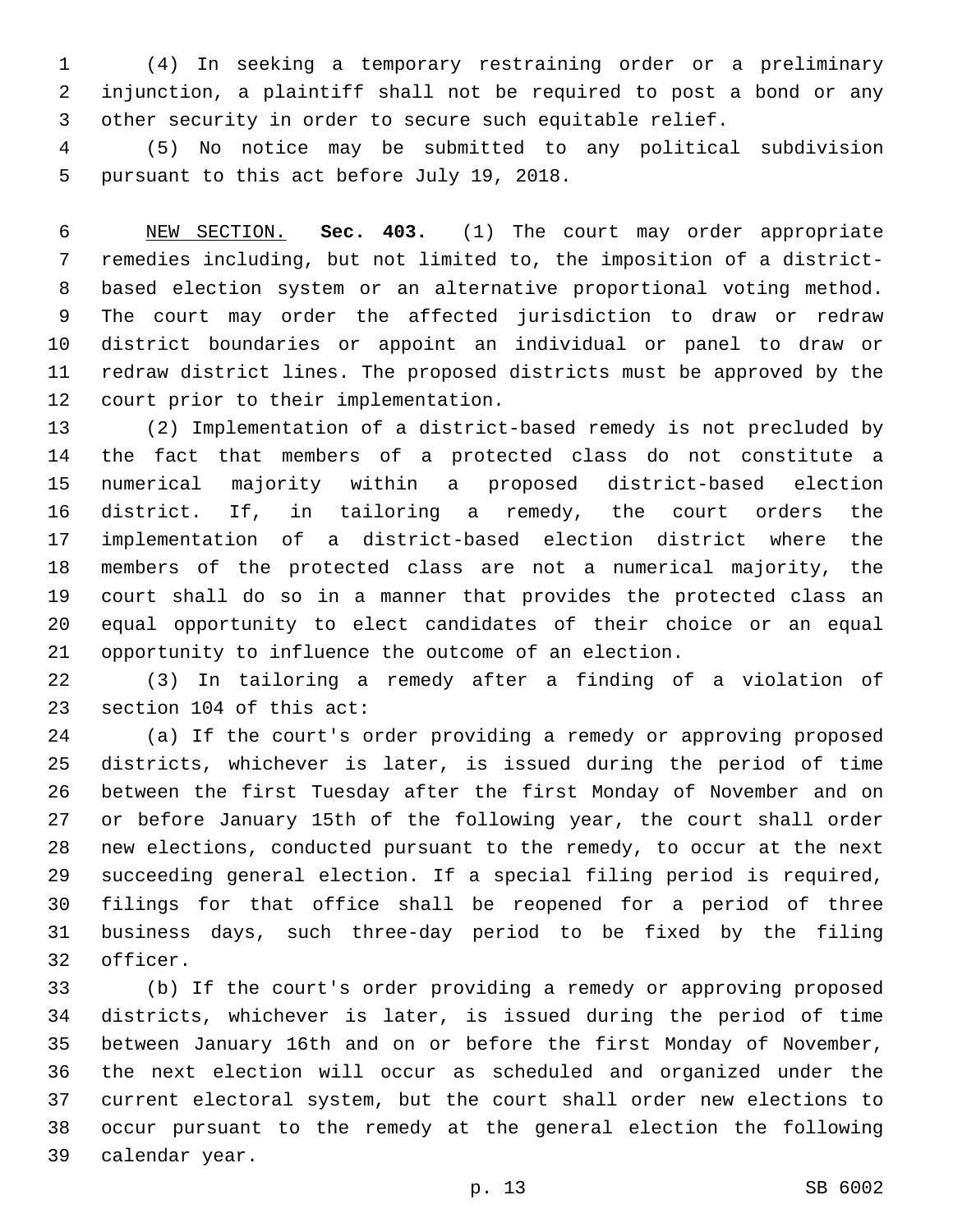(c) If the court's order uses an alternative proportional voting method, the court shall order new elections to occur no sooner than as provided in (a) and (b) of this subsection.3

 (d) The remedy may provide for a political subdivision to eliminate the staggered terms of any position in order to implement 6 an alternative proportional voting method.

 NEW SECTION. **Sec. 404.** (1) No action under this act may be brought by any person against a political subdivision that has adopted a remedy to its electoral system after an action is filed that is approved by a court pursuant to section 303 of this act or implemented a court-ordered remedy pursuant to section 403 of this act for four years after adoption of the remedy if the political subdivision does not enact a change to or deviation from the remedy during this four-year period that would otherwise give rise to an action under this act.

 (2) No action under this act may be brought by any person against a political subdivision that has adopted a remedy to its electoral system in the previous decade before the effective date of this section as a result of a claim under the federal voting rights act until after the political subdivision completes redistricting pursuant to RCW 29A.76.010 for the 2020 decennial census.

 NEW SECTION. **Sec. 405.** (1) In any action to enforce this chapter, the court may allow the prevailing plaintiff or plaintiffs, other than the state or political subdivision thereof, reasonable attorneys' fees, all nonattorney fee costs as defined by RCW 4.84.010, and all reasonable expert witness fees. No fees or costs may be awarded if no action is filed.

 (2) Prevailing defendants may recover an award of fees or costs 29 pursuant to RCW 4.84.185.

## **PART V - MISCELLANEOUS PROVISIONS**

 NEW SECTION. **Sec. 501.** The provisions of parts I, III, and IV of this act are not applicable to cities and towns with populations under one thousand or to school districts with K-12 full-time equivalent enrollments of less than two hundred fifty.